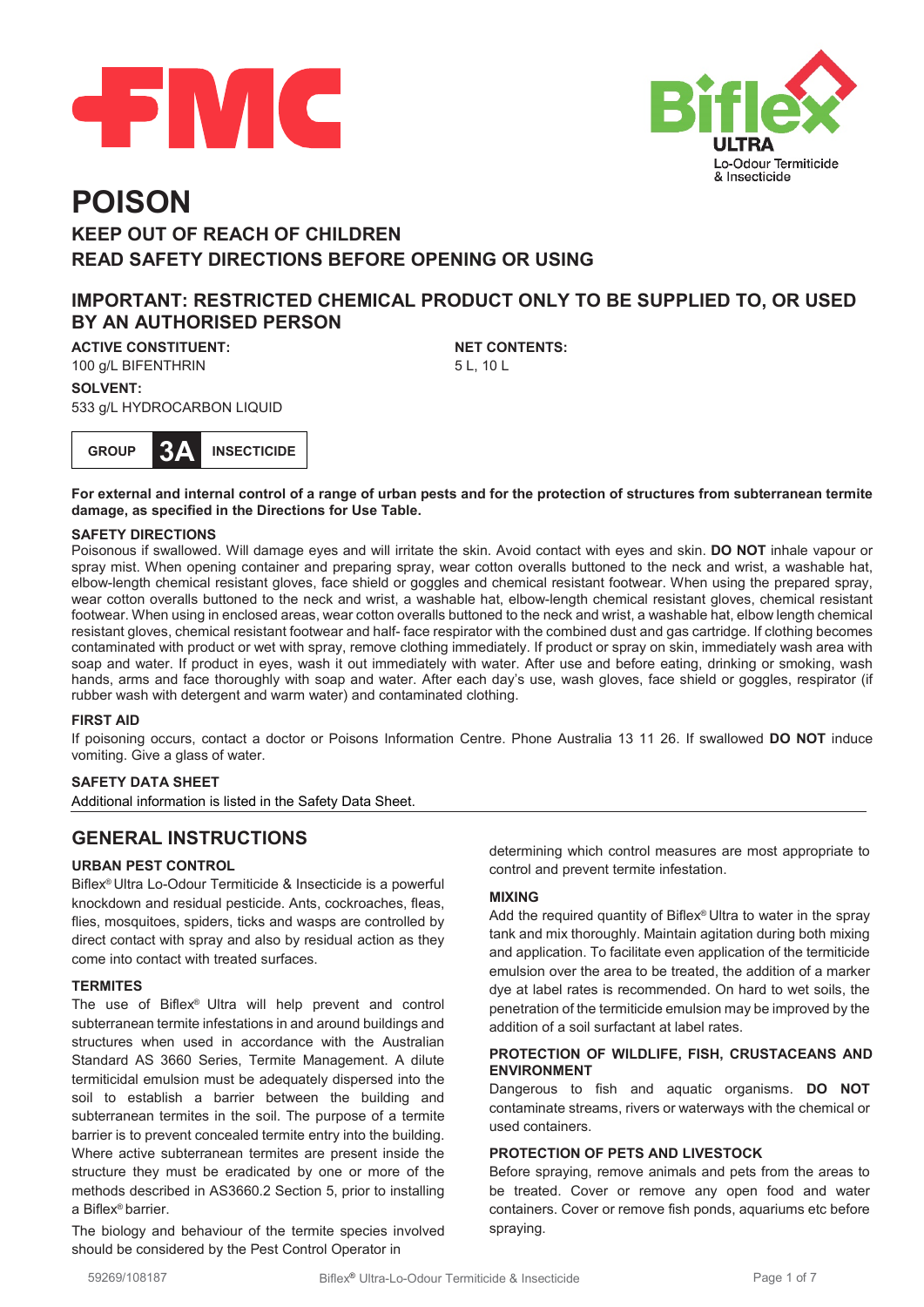#### **STORAGE, SPILLAGE AND DISPOSAL**

Store in closed original containers, in a cool, well ventilated area away from children, animals, food and feedstuffs. **DO NOT** store for prolonged periods in direct sunlight. In case of spillage, confine and absorb spilled product with absorbent material such as sand, clay or cat litter. Dispose of waste as indicated below or according to the Australian Standard AS 2507 - Storage and Handling of Pesticides. **DO NOT** allow spilled product to enter sewers, drains, creeks or any other waterways. Triple-rinse containers before disposal. Add rinsings to spray tank. **DO NOT** dispose of undiluted chemicals on site. If recycling, replace cap and return clean containers to recycler or designated collection point. If not recycling, break, crush, or puncture and deliver empty packaging to an approved waste management facility. If an approved waste management facility is not available, bury the empty packaging 500mm below the surface in a disposal pit specifically marked and set up for this purpose, clear of waterways, desirable vegetation and tree roots, in compliance with relevant Local, State or Territory government regulations. **DO NOT** burn empty containers or product.

**DO NOT** bury waste or surplus product. Dispose of undiluted waste by either dilution and use according to the Directions for Use or returning to the point of purchase in the original container for controlled disposal. Dispose of diluted surplus product by using according to the Directions for Use. **DO NOT** re-use empty container.

#### **CONDITIONS OF USE BY AUTHORISED PERSONS**

The Pest Control Operator must be licensed under state legislation. The Pest Control Operator must notify site supervisor, if any, and workers who come into contact with uncovered treated soil prior to laying the moisture membrane, to wear appropriate personal protective equipment and to observe re-entry requirements. (For personal protective equipment, refer to "SAFETY DIRECTIONS", and for reentry, refer to "PRECAUTION: RE-ENTRY PERIODS", below.)

#### **CRITICAL APPLICATION DETAILS**

The application of Biflex® Ultra to form both horizontal and vertical chemical barriers must be in accordance with the Australian Standard AS 3660 Series.

For treatment of new and existing buildings, both horizontal and vertical barriers may be required around and under the building. External perimeter barriers and where required, internal perimeter barriers, are an essential part of this treatment. The purpose of a chemical termite soil barrier is to provide a continuous, no gap barrier between the building and the termite colony. It is therefore essential that the Pest Control Operator is familiar with the construction details of the building. For further details, refer to the "Horizontal Barrier Treatments" and "Vertical Barrier Treatments" statements in this leaflet and to the Australian standard AS 3660 Series.

#### **Horizontal Barrier Treatments:**

Use 5 L of emulsion per m² of soil. Apply the termiticide emulsion evenly to the soil surface area to ensure the provision of a continuous barrier with no gaps. To minimise drift, use low pressure, high volume spray equipment delivering large coarse droplets. On impervious soils where the application of 5 L/m² would cause excessive run-off, the application volume may be reduced provided the

concentration of the emulsion is increased by a corresponding amount. For example, the volume of applied concentrate must remain constant at 25, 50 or 75 mL/m² depending on the location and the situation. **DO NOT** apply emulsion volumes below 2 L/m². In situations where the soil surface is very dry and conditions are conducive to rapid drying, the area to be treated should be moistened prior to the termiticide application. It is important to note that when applying a horizontal barrier to the perimeter of a building or structure the chemical barrier is deemed to have a depth of 80 mm. In situations where the emulsion will not readily wet the soil to the required depth, loosen soil to a depth of 80 mm by 150 mm wide and apply 1.5 L of emulsion per lineal metre.

#### **Vertical Barrier Treatments:**

To install a vertical barrier use a minimum of 100 L of emulsion per m<sup>3</sup> of soil. Vertical barriers must be a minimum of 150 mm wide, extend down to 80 mm below the top of the footing and be complete and continuous. Vertical barriers can be installed by trenching and treating the soil as it is backfilled, by soil rodding or by the use of certified reticulation systems, as described in the Australian Standard AS 3660 Series. The preferred method of installing a vertical barrier treatment is either by trenching and treating the soil as it is backfilled or by delivery via a certified reticulation system. When using the soil rodding method to establish a vertical barrier the distance between rod spacings should be as per the following table. To improve soil penetration, the soil should be loosened to a depth of 150 mm. If the soil type is unknown, it should be assumed to be a clay soil and hole spacing should be no greater than 200 mm.

| <b>Soil Type</b> | Rod spacing (mm) |
|------------------|------------------|
| Heavy clay       | 150              |
| Clay loams       | 200              |
| Loams            | 250              |
| Sands            | 300              |

#### **Perimeter Barrier Treatments:**

Perimeter barriers consist of horizontal barriers at least 150 mm wide adjoining a vertical barrier of at least 150 mm in width. A perimeter barrier must completely surround all buildings, pipes, piers and service penetrations. In buildings with suspended floors with greater than 400 mm crawl space, perimeter barriers should be installed to surround piers, stumps and service penetrations and completely abut all substructure walls.

To ensure provision of a continuous barrier use a minimum of 100 L of emulsion per  $m<sup>3</sup>$  of soil. This equates to a delivery volume of 5 L of emulsion per linear metre for a 300 mm vertical barrier, or 10 L of emulsion per linear metre for a 600 mm vertical barrier.

Termites may gain access behind engaged piers against single brick walls unless the soil is treated on both sides of the wall down to the footing.

#### **Post-Construction Under Slab Treatments:**

For concrete slabs, the emulsion needs to be injected through pre-drilled holes through the slab, at intervals between 150 mm and 300 mm. The following table shows the recommended hole spacing and recommended volume of spray solution required per hole, depending on the soil type. If the soil type is unknown, it should be assumed to be a clay soil and hole spacing should be no greater than 200 mm.

Application equipment used to inject Biflex® Ultra through predrilled holes in an interior situation must be in good working order, free of any leaks and the injector must have tip shut-off to prevent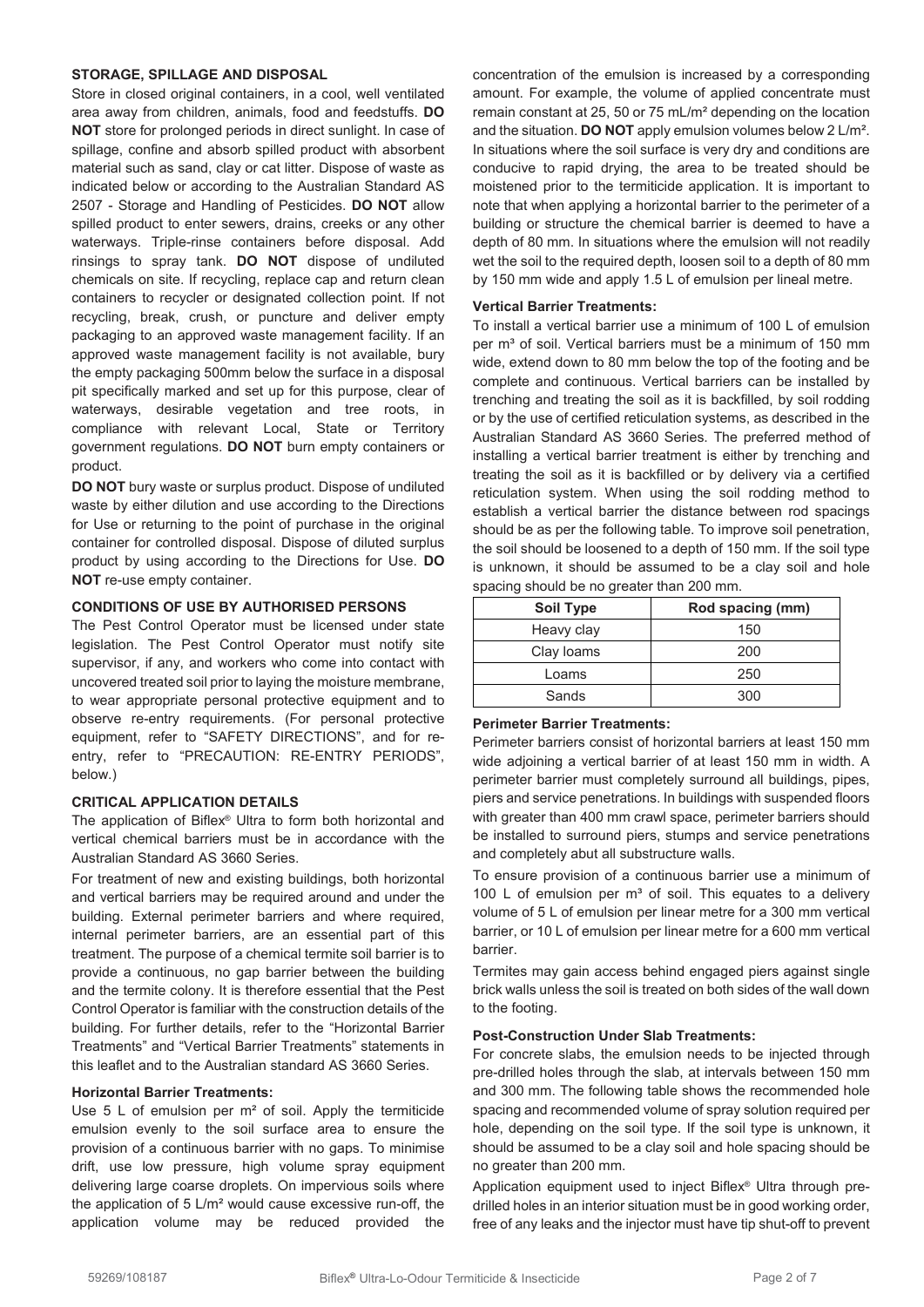nozzle dripping. Lateral dispersion tips are recommended. Drill holes must be resealed following injection of the Biflex® Ultra. The decision and/or need for drilling concrete floor slabs should only be made after a thorough inspection of the building. The degree of termite activity should also be taken into consideration.

| <b>Soil Type</b> | <b>Hole spacing</b><br>(mm) | Litres per<br>hole |
|------------------|-----------------------------|--------------------|
| Heavy clay       | 150                         | 1.5                |
| Clay Ioams       | 200                         |                    |
| Loams            | 250                         | 2.5                |
| Sands            | 300                         |                    |

### **Treatment in Conjunction with Physical Barriers:**

In situations where the termite protection system is to consist of a combination of both physical and chemical barriers, each certified system must be installed according to the relevant and appropriate product specification and the Australian Standard AS 3660 Series.

#### **Reticulation Systems:**

Biflex® Ultra can be used through reticulation systems to form horizontal and vertical barriers under and around structures and all service penetrations. The reticulation system must be certified and be capable of distributing the termiticide emulsion according to the product label and the Australian Standard AS 3660 Series.

In situations using reticulation systems to form barriers around the perimeter and/or service penetrations only, a full pre-construction soil applied Biflex® Ultra horizontal barrier is recommended. It is the responsibility of the builder and all relevant sub-contractors to ensure that all termite barrier systems are installed in accordance with the relevant product installation directions and the Australian Standard AS 3660 Series.

#### **Service Requirements:**

Service requirements are to be determined as a result of at least an annual inspection by a licensed Pest Control Operator. More frequent inspections may be required in high risk termite areas.

In determining the need for service, factors such as local termite pressure, breaches of the barrier and termiticide longevity should be considered.

**Subterranean termites are on occasions capable of bridging termite barriers and therefore regular inspections, as detailed in the Australian Standard AS 4349.3, will significantly increase the probability of detection of termite activity before any damage or costly repairs are required.** Several factors contribute to longevity of the termite treatment and must be considered when evaluating the need for retreatment. The actual protection period will depend on the termite hazard, climate, soil conditions and rate of termiticide used. Refer to Table A for the expected protection periods provided.

### **PRECAUTIONS AND RE-ENTRY PERIOD**

**DO NOT** use as a space spray, or spray into the air in a manner that allows the product to drift off target to settle onto sensitive species and/or non-target areas. **DO NOT** spray directly onto humans, pets or animals. Avoid contact with food, food utensils or preparation surfaces.

#### **Re-entry Period**

Post-Construction and Pre-Construction and Urban Pest Control: **DO NOT** allow entry into treated areas until the spray has dried, unless wearing cotton overalls buttoned to the neck and wrist (or equivalent), and elbow-length chemical resistant gloves. Clothing must be laundered after each day's use.

#### **INSECTICIDE RESISTANCE WARNING**

For insecticide resistance management Biflex® Ultra is a Group 3A insecticide. Some naturally occurring insect biotypes resistant to Biflex® Ultra and other Group 3A insecticides may exist through normal genetic variability in any insect population. The resistant individuals can eventually dominate the insect population if Biflex® Ultra or other Group 3A are used repeatedly. The effectiveness of Biflex® Ultra on resistant individuals could be significantly reduced. Since occurrence of resistant individuals is difficult to detect prior to use, FMC Australasia Pty Ltd accepts no liability for any losses that may result from the failure of Biflex® Ultra to control resistant insects. Biflex® Ultra may be subject to specific resistance management strategies. For further information contact your local supplier or FMC.

### **WARRANTY**

FMC makes no warranty expressed or implied, concerning the use of this product other than that indicated on the label. Except as so warranted the product is sold as is. Buyer and user assume all risk of use and/or handling and/or storage of this material when such use and/or handling and/or storage is contrary to label instructions.

#### **ADDITIONAL GHS STATEMENT(S)**

Use in a well ventilated area. IF INHALED: remove victim to fresh air and keep at rest in a position comfortable for breathing.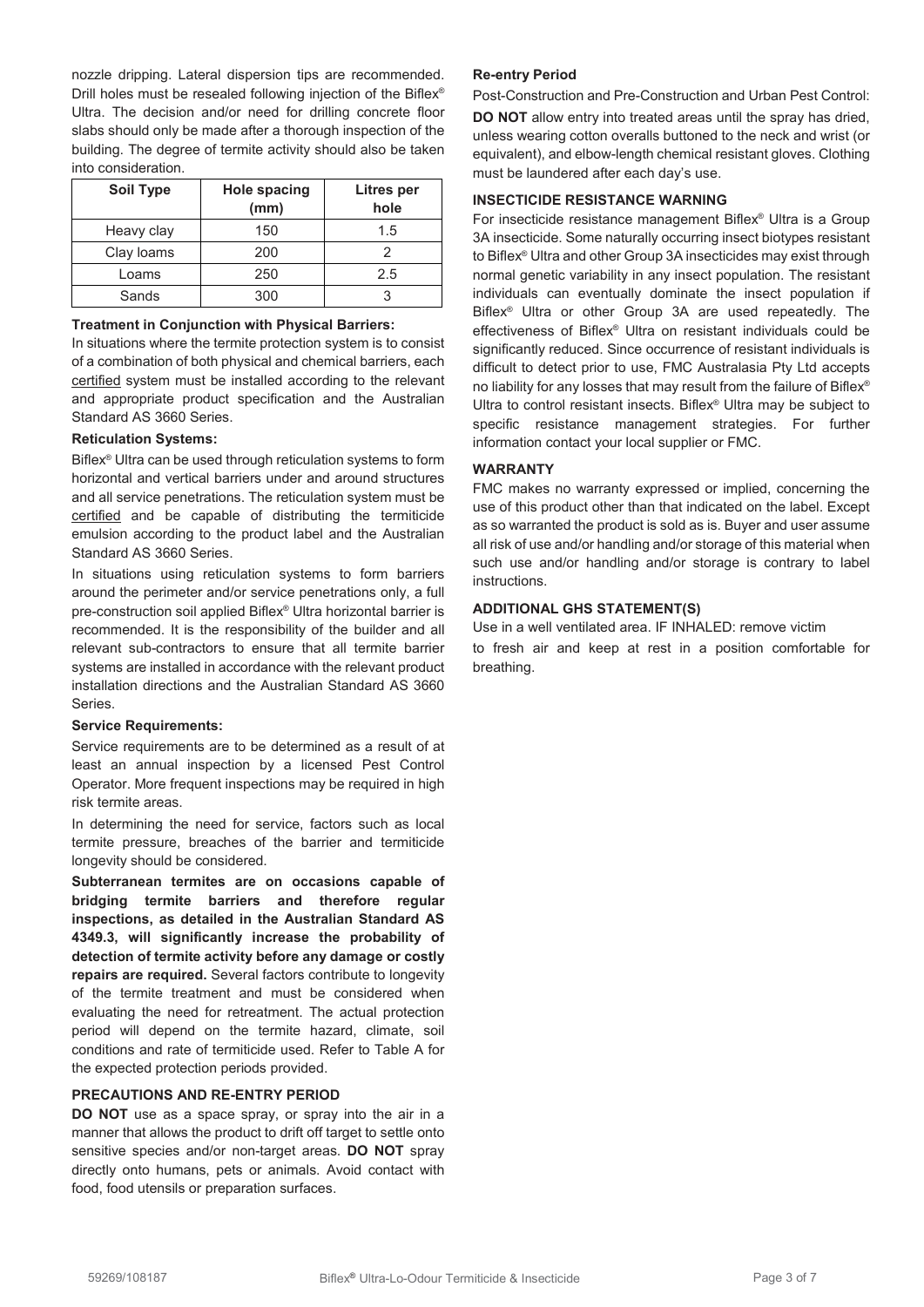# **DIRECTIONS FOR USE:**

**Restraints:** 

**DO NOT** use this product at less than indicated label rates.

**DO NOT** apply to soils if excessively wet or immediately after heavy rain to avoid run-off of the chemical.

**DO NOT** use in cavity walls (except via certified cavity infill reticulation systems or direct treatment of nest).

| <b>PEST</b>                                                                                                                                             | <b>SITUATIONS</b>                                                                                                             | <b>STATE</b>              | <b>RATE</b>                      | <b>CRITICAL COMMENTS</b>                                                                                                                                                                                                                                                                                                                                                                                                                                                                                                                                                                                                                                                                                                                                                                                                                                                                                                                                                                                                                                                                                                                                                                                                                                                                                                                                                                                                                                                                                                               |
|---------------------------------------------------------------------------------------------------------------------------------------------------------|-------------------------------------------------------------------------------------------------------------------------------|---------------------------|----------------------------------|----------------------------------------------------------------------------------------------------------------------------------------------------------------------------------------------------------------------------------------------------------------------------------------------------------------------------------------------------------------------------------------------------------------------------------------------------------------------------------------------------------------------------------------------------------------------------------------------------------------------------------------------------------------------------------------------------------------------------------------------------------------------------------------------------------------------------------------------------------------------------------------------------------------------------------------------------------------------------------------------------------------------------------------------------------------------------------------------------------------------------------------------------------------------------------------------------------------------------------------------------------------------------------------------------------------------------------------------------------------------------------------------------------------------------------------------------------------------------------------------------------------------------------------|
| Spiders                                                                                                                                                 | Internal & external<br>Areas & Surrounds<br>of Domestic,<br>Commercial, Public<br>& Industrial<br>buildings and<br>structures | All states                | $25 - 50$ mL/<br>10 <sub>L</sub> | Use the higher rate in situations where pest pressure is<br>high, when rapid knockdown and/or maximum residual<br>protection is desired. Pay particular attention to protected<br>dark areas such as cracks and crevices, under floors,<br>eaves and other known hiding or resting places. For<br>overall band surface spray, apply as a coarse, low<br>pressure surface spray to areas where spiders hide,<br>frequent and rest. Spray to the point of run-off using<br>around 5 L of spray mixture per 100 m <sup>2</sup> and ensuring<br>thorough coverage of the treated surfaces.<br>For crack and crevice treatment use an appropriate solid<br>stream nozzle.<br>For maximum spider control use a two part treatment.<br>1. Crack and crevice.<br>2. Overall band spray of surfaces.                                                                                                                                                                                                                                                                                                                                                                                                                                                                                                                                                                                                                                                                                                                                            |
| Papernest Wasps                                                                                                                                         | Internal & external<br>Areas & Surrounds<br>of Domestic,<br>Commercial, Public<br>& Industrial<br>buildings and<br>structures | All states                | 50 mL/10 L                       | Apply prepared emulsion to the point of runoff directly to<br>the Papernest ensuring thorough and even coverage.<br>When all adult wasps have been knocked-down the nest<br>may be safely removed from the structure.                                                                                                                                                                                                                                                                                                                                                                                                                                                                                                                                                                                                                                                                                                                                                                                                                                                                                                                                                                                                                                                                                                                                                                                                                                                                                                                  |
| Ants,<br>Cockroaches,<br>Mosquitoes,<br>Fleas,<br>Flies,<br><b>Ticks</b><br>(excluding the<br>paralysis tick Ixodes<br>holocyclus)<br>(Adults & Nymphs) | Internal & external<br>Areas & Surrounds<br>of Domestic,<br>Commercial, Public<br>& Industrial<br>buildings and<br>structures | All states                | $50 - 100$ mL/<br>10L            | Common surfaces encountered around structures vary in<br>their ability to soak up liquid. When treating any surfaces<br>DO NOT exceed the point of run-off.<br>As a guide, apply as a coarse spray to non-absorbent<br>surfaces at the rate of 1 L of emulsion per 20 m <sup>2</sup> and to<br>absorbent surfaces at the rate of 1 L of emulsion per 10<br>m <sup>2</sup> . Use the higher mixing rate in situations where pest<br>pressure is high, when rapid knockdown and/or<br>maximum residual protection is desired. The lower rate<br>may be used for follow-up treatments.<br>To control ants apply to trails and nests. Repeat as<br>necessary.<br>To control fleas and ticks apply prepared emulsion to<br>outside surfaces of buildings and surrounds including but<br>not limited to foundations, verandahs, window frames,<br>eaves, patios, garages, pet housing, soil, turf, trunks of<br>woody ornamentals or other areas where pests<br>congregate or have been seen.<br>To control flies and mosquitoes apply prepared emulsion<br>to surfaces where insects rest or harbour. Reapply as<br>necessary.<br>For perimeter treatments apply the prepared emulsion to<br>a band of soil or vegetation two to three meters wide<br>around and adjacent to the structure. Also treat the<br>foundation of the structure to a height of approximately<br>one metre. Use a spray volume of 5 to 10 L per 100 m <sup>2</sup> .<br>Higher volumes of water may be needed if organic<br>matter is present or foliage is dense. |
| Subterranean<br><b>Termites</b>                                                                                                                         | Domestic, Public,<br>Commercial &<br>Industrial areas                                                                         | All states,<br>except Tas | Refer to Table<br>Α              | Refer to Table B.                                                                                                                                                                                                                                                                                                                                                                                                                                                                                                                                                                                                                                                                                                                                                                                                                                                                                                                                                                                                                                                                                                                                                                                                                                                                                                                                                                                                                                                                                                                      |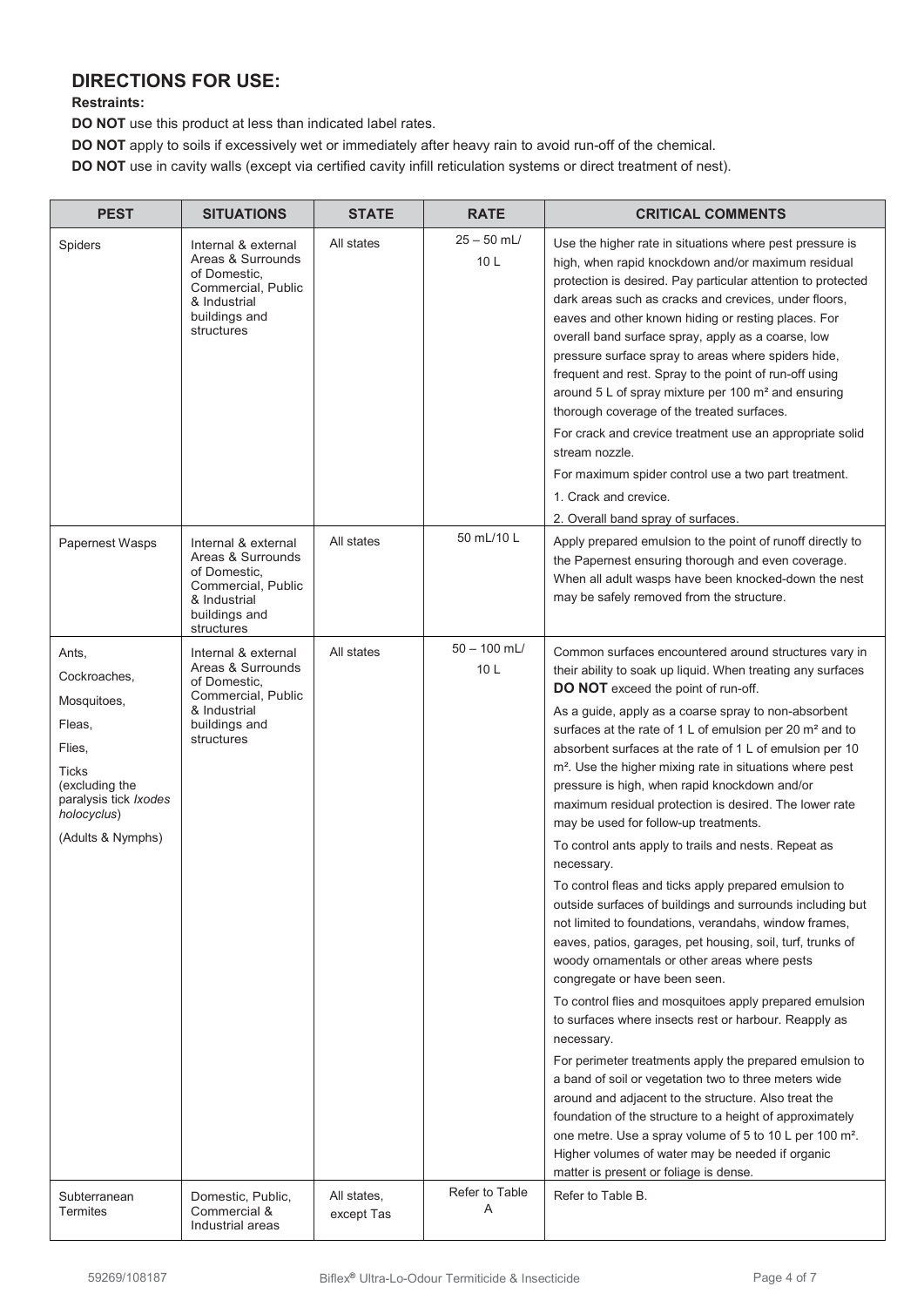## **TABLE A: Biflex® Ultra-Lo-Odour Termiticide & Insecticide use rates for control of SUBTERRANEAN TERMITES**

|                                                                             | <b>SOUTH</b>                                                       |                                        | <b>NORTH</b>                                         |                                        |
|-----------------------------------------------------------------------------|--------------------------------------------------------------------|----------------------------------------|------------------------------------------------------|----------------------------------------|
|                                                                             | All areas SOUTH of the Tropic of<br><b>Capricorn (except Tas.)</b> |                                        | All areas NORTH of the Tropic of<br><b>Capricorn</b> |                                        |
| <b>Situations</b>                                                           | Rate                                                               | <b>Expected Protection</b><br>Period * | Rate                                                 | <b>Expected Protection</b><br>Period * |
| <b>Pre-Construction Barriers</b>                                            | 11/1001                                                            | At least 10 years                      | 1.5 L/100 L                                          | 5 years                                |
| Under slabs and under suspended floors<br>with less than 400 mm crawl space |                                                                    |                                        | 11/1001<br>(Note 1)                                  | 4 years                                |
|                                                                             | 500 mL/100 L                                                       | 10 years                               | 750 ml /100 l<br>(Note 1)                            | 3 years                                |
|                                                                             |                                                                    |                                        | 500 mL/100 L<br>(Note 1)                             | 2 years                                |
| <b>Perimeter Barriers</b><br>For new and existing buildings                 | 1 L/100 L                                                          | At least 10 years                      | 1.5 L/100 L                                          | 5 years                                |
|                                                                             | 500 mL/100 L                                                       | 10 years                               | 1 L/100 L                                            | 4 years                                |
|                                                                             | 250 mL/100 L                                                       |                                        | 750 mL/100 L                                         | 3 years                                |
|                                                                             |                                                                    | 3 years                                | 500 mL/100 L                                         | 2 years                                |
| <b>Post-Construction Barriers</b>                                           | 1 L/100 L                                                          | At least 10 years                      | 1.5 L/100 L                                          | 5 years                                |
| Under slabs and under suspended floors                                      |                                                                    |                                        | 1 L/100 L                                            | 4 years                                |
| with less than 400 mm crawl space                                           | 500 mL/100 L                                                       | 10 years                               | 750 mL/100 L                                         | 3 years                                |
|                                                                             |                                                                    |                                        | 500 mL/100 L                                         | 2 years                                |
| <b>Reticulation systems</b>                                                 | 1 L/100 L                                                          | At least 10 years                      | 1.5 L/100 L                                          | 5 years                                |
| Perimeter and/or service penetration                                        |                                                                    |                                        | 1 L/100 L                                            | 4 years                                |
| treatment only                                                              | 500 mL/100 L                                                       | 10 years                               | 750 mL/100 L                                         | 3 years                                |
|                                                                             | 250 mL/100 L                                                       | 3 years                                | 500 mL/100 L                                         | 2 years                                |
| <b>Reticulation Systems</b><br>Cavity infill & footing barriers             | 500 mL/100 L                                                       | 5 years                                | 1 L/100 L                                            | 2 years                                |
| Protection of Poles, Fence Posts and                                        |                                                                    | 10 years                               | 1.5 L/100 L                                          | 5 years                                |
| establishing trees including fruit trees                                    | 500 mL/100 L                                                       |                                        | 1 L/100 L                                            | 4 years                                |
| (non fruit bearing).                                                        |                                                                    |                                        | 750 mL/100 L                                         | 3 years                                |
| <b>Nest Eradication</b>                                                     | 500 mL/100 L                                                       | Not applicable                         | 500 mL/100 L                                         | Not applicable                         |

**Note 1**: This rate must be used in conjunction with a certified reticulation system that is capable of distributing the Termiticide & Insecticide emulsion according to the product label and the Australian Standard AS 3660 Series.

\* The need for retreatment is to be determined as a result of at least an annual inspection, or more frequently in high risk areas, by a qualified Pest Control Operator.

The actual protection period will depend on the termite hazard, climate, soil conditions and rate of termiticide used.

### **TABLE B: CRITICAL COMMENTS for use against SUBTERRANEAN TERMITES**

| <b>SITUATIONS</b>                                                                  | <b>CRITICAL COMMENTS</b>                                                                                                                                                                                                                                                                                                                                                                                                                                                                                        |
|------------------------------------------------------------------------------------|-----------------------------------------------------------------------------------------------------------------------------------------------------------------------------------------------------------------------------------------------------------------------------------------------------------------------------------------------------------------------------------------------------------------------------------------------------------------------------------------------------------------|
| <b>Pre-Construction Barriers</b><br>Under Slabs for protection of new<br>buildings | • Apply with suitable application equipment to form a complete and continuous chemical barrier (both<br>vertical and horizontal) under the slab. The formation of the barrier may require a combination of<br>conventional open wand application and soil trenching and/or rodding applications. Recommended<br>rod spacing should be between 150 and 300 mm, as per soil type. For additional information refer to<br>"CRITICAL APPLICATION DETAILS" on this label and the Australian Standard AS 3660 Series. |
|                                                                                    | • An external perimeter barrier (both horizontal and vertical) is an essential part of termite protection<br>and must be installed at the completion of the building. Refer to "Perimeter Barriers" below, for further<br>details.                                                                                                                                                                                                                                                                              |
|                                                                                    | • Chemical barriers that have been disturbed by construction, excavation and/or landscaping activities<br>will need to be reapplied to restore continuity of the barrier.                                                                                                                                                                                                                                                                                                                                       |
| <b>Pre-Construction Barriers</b><br>Under suspended floors                         | •For areas beneath suspended floors that have inadequate access (eg. less than 400 mm clearance),<br>the entire sub-floor area should be treated as a continuous horizontal barrier, which completely abuts<br>an internal vertical barrier around any substructure walls. Ideally, this operation should be done during<br>construction of the building while access is more readily available.                                                                                                                |
|                                                                                    | • For areas beneath suspended floors which have adequate access (eg. more than 400 mm<br>clearance), install perimeter barriers around each individual pier, stump, service penetration and<br>substructure walls.                                                                                                                                                                                                                                                                                              |
|                                                                                    | • An external perimeter barrier (both horizontal and vertical) is an essential part of termite protection<br>and must be installed at the completion of the building. Refer to "Perimeter Barriers" in this leaflet, for<br>further details.                                                                                                                                                                                                                                                                    |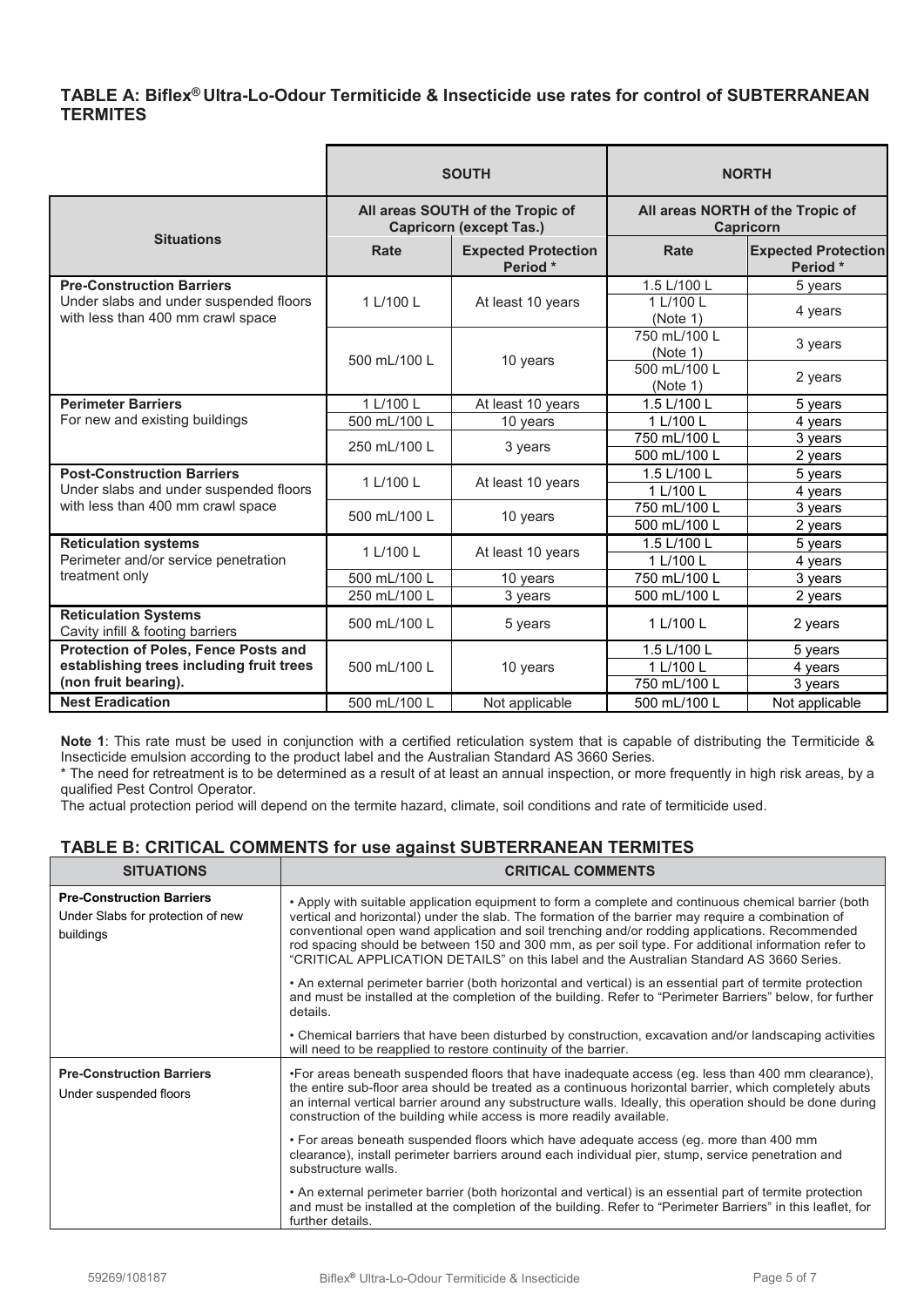| <b>SITUATIONS</b>                                                                          | <b>CRITICAL COMMENTS</b>                                                                                                                                                                                                                                                                                                                                                                                                                                                                                                                                                                                                                        |
|--------------------------------------------------------------------------------------------|-------------------------------------------------------------------------------------------------------------------------------------------------------------------------------------------------------------------------------------------------------------------------------------------------------------------------------------------------------------------------------------------------------------------------------------------------------------------------------------------------------------------------------------------------------------------------------------------------------------------------------------------------|
| <b>Perimeter Barriers</b><br>for new and existing buildings                                | • Perimeter barriers (both horizontal and vertical, external and where required, internal or sub-floor)<br>are an essential part of termite protection and must be installed at the completion of the building.<br>Perimeter barriers should be installed around slabs, piers, substructure walls and external penetration<br>points.                                                                                                                                                                                                                                                                                                           |
|                                                                                            | • Apply with suitable application equipment to form a continuous chemical barrier (both vertical and<br>horizontal) around the structure and to a depth reaching to 80mm below the top of the footings, where<br>appropriate. The formation of the barrier may require a combination of several application techniques,<br>including soil trenching and/or rodding and open wand applications.                                                                                                                                                                                                                                                  |
|                                                                                            | • Chemical barriers that have been disturbed by construction, excavation and/or landscaping activities<br>will need to be reapplied to restore continuity of the barrier.                                                                                                                                                                                                                                                                                                                                                                                                                                                                       |
| <b>Post-Construction Barrier</b><br>Treatments<br>for the protection of existing buildings | • Apply with suitable application equipment to form a continuous chemical barrier (both vertical and<br>horizontal) around and under the structure with particular emphasis on known infestation areas. The<br>formation of the barrier may require a combination of several application techniques, including soil<br>rodding, trenching, open wand applications and sub-slab injections.                                                                                                                                                                                                                                                      |
|                                                                                            | • Chemical barriers beneath concrete slabs and paths will require concrete drilling. Recommended<br>drill hole spacings are between 150 and 300 mm. To enhance soil distribution use a lateral dispersion<br>tip on the injector and up to 10 L of emulsion per linear metre. To ensure formation of a continuous<br>barrier, holes should be drilled no more than 150 mm from walls or expansion joints.                                                                                                                                                                                                                                       |
|                                                                                            | . For areas beneath suspended floors that have inadequate access (eq. less than 400 mm clearance).<br>the entire sub-floor area should be treated as a continuous horizontal barrier, which completely abuts<br>an internal vertical barrier around any substructure walls. Otherwise, install perimeter barriers around<br>each individual pier, stump, penetration point and substructure walls.                                                                                                                                                                                                                                              |
|                                                                                            | • Chemical barriers that have been disturbed by construction, excavation and/or landscaping activities<br>will need to be reapplied to restore continuity of the barrier.                                                                                                                                                                                                                                                                                                                                                                                                                                                                       |
| <b>Reticulation Systems</b><br>Perimeter and/or service penetration<br>treatment only      | • Biflex <sup>®</sup> Ultra must be used through a certified reticulation system to form and replenish perimeter<br>barriers around buildings and service penetrations. The system must be installed according to the<br>manufacturer's specifications and be capable of distributing the termiticide emulsion according to the<br>product label and the Australian Standard AS 3660 Series.                                                                                                                                                                                                                                                    |
|                                                                                            | • Perimeter barriers consist of a horizontal barrier abutting a vertical barrier, which must reach down to<br>the top of the footings.                                                                                                                                                                                                                                                                                                                                                                                                                                                                                                          |
|                                                                                            | • Delivery pipes must be placed in such a position to ensure that the requirements for both horizontal<br>and vertical barriers as specified in the Australian Standard AS 3660 Series are met. Special attention<br>must also be afforded to the positioning of the delivery pipes to ensure that the resultant termiticidal<br>barriers are continuous and complete.                                                                                                                                                                                                                                                                          |
|                                                                                            | • Apply the prepared termiticide emulsion by pumping through the system according to the<br>manufacturer's specifications. Use a minimum delivery volume of 100 L of emulsion per m <sup>3</sup> of soil.<br>This equates to a delivery volume of 5 L of emulsion per linear metre for a vertical barrier 300 mm x<br>150 mm in dimension.                                                                                                                                                                                                                                                                                                      |
|                                                                                            | . Pre-Construction - For use in conjunction with full soil treatment horizontal barriers only:<br>apply the diluted emulsion through the perimeter reticulation system as specified above. Follow<br>instructions for Pre-Construction horizontal barrier formation.                                                                                                                                                                                                                                                                                                                                                                            |
| <b>Reticulation Systems</b><br>Cavity infill & footing barriers                            | • Biflex <sup>®</sup> Ultra must be used through a certified reticulation system to form and replenish cavity infill<br>and footing barriers. The system must be installed according to the manufacturer's specifications and<br>be capable of distributing the termiticide emulsion according to the product label and the Australian<br>Standard AS 3660 Series.                                                                                                                                                                                                                                                                              |
|                                                                                            | • Delivery pipes must be placed in such a position to ensure that the requirements for both horizontal<br>and vertical barriers as specified in the Australian Standard AS 3660 Series are met. Special attention<br>must also be afforded to the positioning of the delivery pipes to ensure that the resultant termiticidal<br>barriers are continuous and complete.                                                                                                                                                                                                                                                                          |
|                                                                                            | • Apply the prepared termiticide emulsion by pumping through the system according to the<br>manufacturer's specifications with a delivery volume of 2 L of emulsion per linear meter of delivery<br>pipe.                                                                                                                                                                                                                                                                                                                                                                                                                                       |
|                                                                                            | . Note: Where this system is to be installed at the pre-construction stage, a full under slab pre-<br>construction barrier, applied by either open wand application or suitably certified reticulation<br>system, is also recommended.                                                                                                                                                                                                                                                                                                                                                                                                          |
|                                                                                            | • The recommended rate of application is 2 L of emulsion per linear metre which equates to 2 L of<br>emulsion per 0.0068 $m3$ or approximately 7 L of sand. Should the volume of fill in the wall cavity<br>deviate from 7 L (0.17 m x 0.04 m x 1 m = 0.0068 m <sup>3</sup> ) per linear metre of wall cavity, then the amount<br>of Biflex <sup>®</sup> Ultra emulsion applied per linear metre of wall cavity should be adjusted accordingly. As a<br>guide, the target bifenthrin loading of treated sand/soil in a cavity infill situation is 110 mg/kg South of<br>the Tropic of Capricorn and 220 mg/kg North of the Tropic of Capricorn. |
|                                                                                            | • To facilitate more even distribution of the Biflex® Ultra emulsion in the wall cavity, ensure that the fill<br>is evenly compacted at the time of installation. To further enhance distribution saturation of the<br>sand/soil in the infill is recommended at the time of treatment.                                                                                                                                                                                                                                                                                                                                                         |